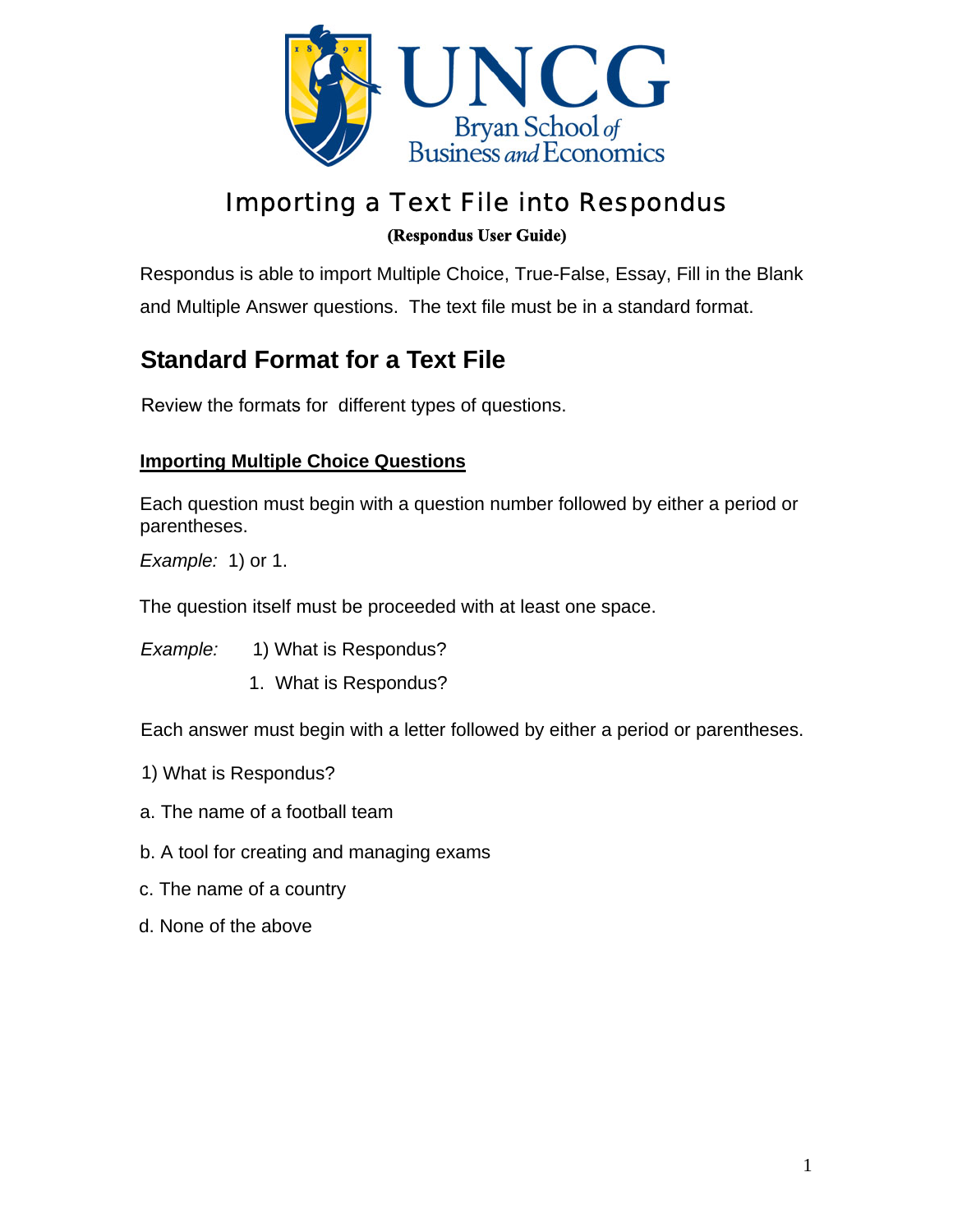*To indicate which is te correct answer, place an asterisk in front of the correct answer. Example:*

1) What is Respondus? a. The name of a football team \*b. A tool for creating and managing exams c. The name of a country d. None of the above

### **Giving Feedback**

Feedback can be imported by placing  $a \sim (t - c)$  in front of the feedback that should be issued for a correct answer. The @ symbol can be used for feedback given to an incorrect answer. There must be at least one space to the right of the  $\sim$  or  $\omega$  and the text you want displayed for the feedback.

*Example:* 

- 1) What is Respondus?
- a. The name of a frisbee team
- \*b. A tool for creating and managing exams
- c. The name of a country
- d. None of these

~ Correct. Respondus is a tool for creating and managing exams.

@ Incorrect. The correct answer is that Respondus is a tool for creating and managing exams.

#### **Importing True or False Questions**

Importing true or false questions is done the same way as multiple choice questions.

*Example:*

- 1) Respondus is a tool for creating and managing exams.
- \*a. True
- b. False

To indicate which is the correct answer, place an asterisk in front of the correct answer.

**Important:** The *true* answer choice must be listed prior to the *false* answer choice in order for Respondus to recognize it as a true and false question type.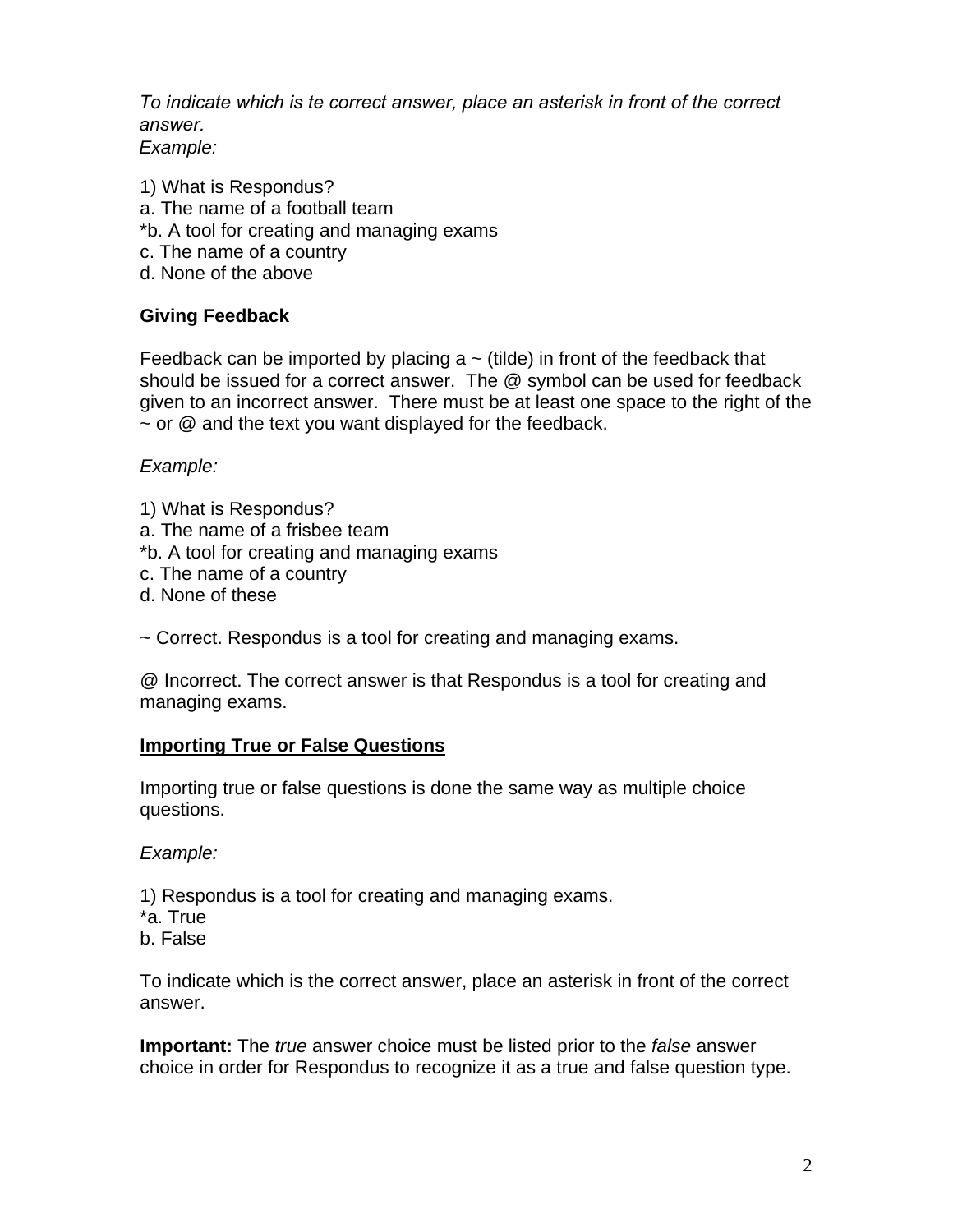#### **Giving Feedback**

Feedback can be imported by placing  $a \sim (t - i)$  in front of the feedback that should be issued for a correct answer. The @ symbol can be used for feedback given to an incorrect answer. There must be at least one space to the right of the  $\sim$  or  $\omega$  and the text you want displayed for the feedback.

#### **Importing Essay Questions**

To import an essay question, the first line must begin with **Type: E**

*Example:*

## **Type: E**

1) Please give a detailed essay describing what Respondus is.

a. Respondus is a powerful tool for creating and managing exams that can be printed to paper or published directly to Blackboard. Exams can be created offline using a familiar Windows environment, or moved to an eLearning system. Respondus will save you hours on each project.

#### **Fill in the Blank Questions**

To import a fill in the blank question, the first line must begin with **Type: F** 

*Example:*

### **Type: F**

- 1) Respondus is used to generate
- a. Tests
- b. Quizzes
- c. Exams
- d. Weekly Exams

Feedback can also be given.

#### **Importing Matching Questions**

To import a matching question, the first line must begin with **Type: MT**

Each answer must contain 2 parts. The 2 parts of the match must be separated with an  $=$ 

Spaces before or after the = are allowed.